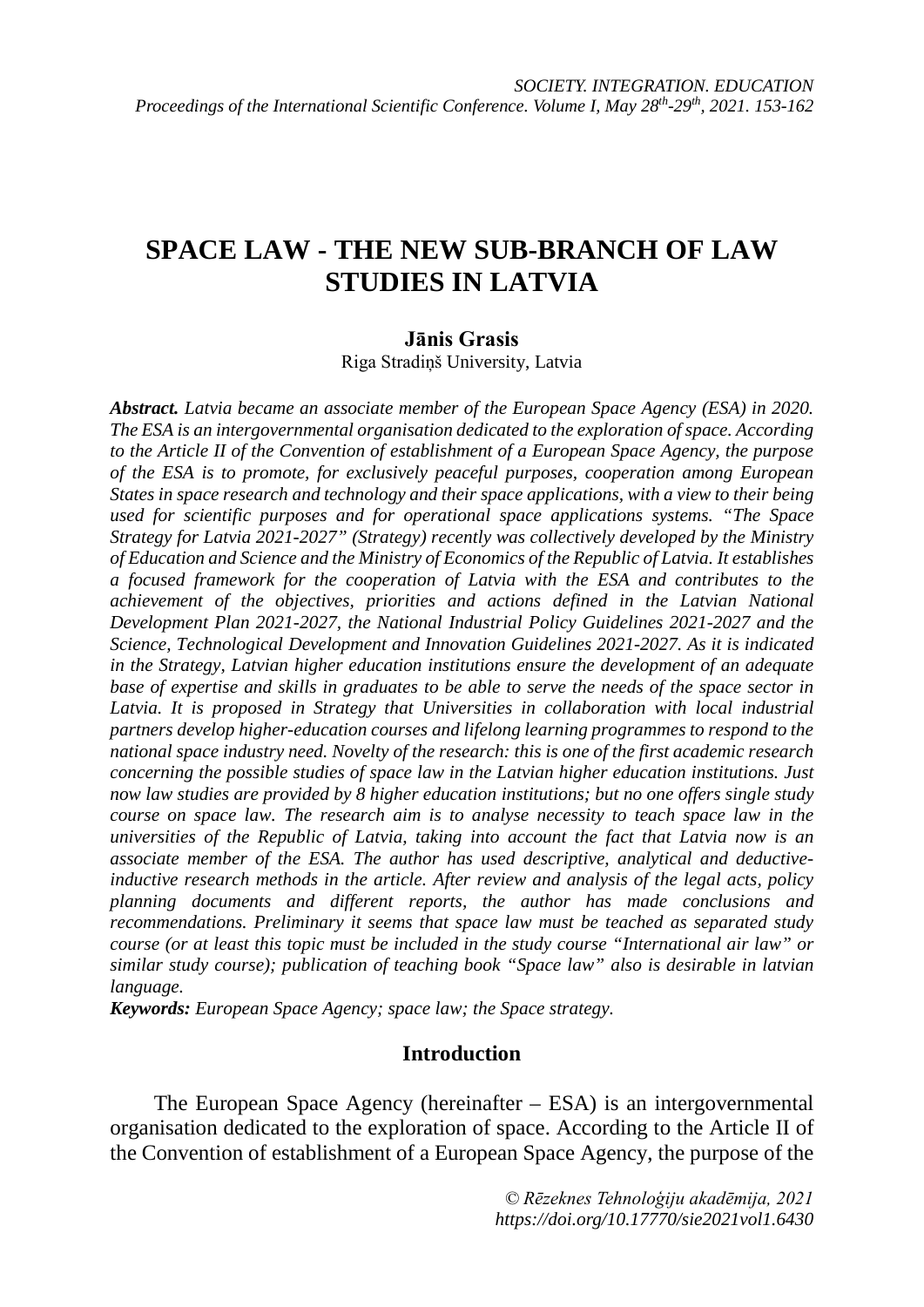ESA shall be to provide for, and to promote, for exclusively peaceful purposes, cooperation among European States in space research and technology and their space applications, with a view to their being used for scientific purposes and for operational space applications systems(European Space Agency, 2010). Latvia became an associate member of the European Space Agency (ESA) in 2020: the respective Agreement between the Government of the Republic of Latvia and the ESA was signed on 30 June 2020 (Latvijas Republikas Saeima, 2020); the Saeima (the parliament of the Republic of Latvia) has adopted law ratifying the Agreement on 27 July 2020 (Latvijas Republikas Saeima, 2020).The research aim of the present article is to analyse necessity to teach space law in the universities of the Republic of Latvia, taking into account the fact that Latvia now is an associate member of the ESA. Novelty of the research: this is one of the first academic research concerning the possible studies of space law in the Latvian higher education institutions. Just now law studies are provided by 8 higher education institutions; but no one offers single study course on space law. Descriptive, analytical and deductive-inductive research methods are used. Legal acts, policy planning documents and different reports were reviewed and analyzed, and subsequently conclusions and recommendations were made.

# **Space Law as the Legal Discipline Literature Review**

Doctor of international law Juris Bojars has overlooked the space law in his first book on international law (Bojars, 1996). Ten pages cover topics such as the concept of space law and the development of space exploration; the main principles of space law, as well as actions in space and the registration of space objects; the legal regime of moon and other celestial bodies, international responsibility for space actions; satellite communications, etc.

Even more briefly, space law issues are also described in the book of A. Fogels on modern international law: the concept and key law sources; the legal status of space and celestial bodies; the legal status of space objects; international responsibility related to space; space communications and cosmic meterology; legal issues for national cooperation and mutual assistance for the exploration and use of space (Fogel, 2009).

Since 2012 Engineering Research Institute "Ventspils International Radio Astronomy Centre" (hereinafter - ERI VIRAC) of the Ventspils University of Applied Sciences (hereinafter - VUAS) publishes once per two years journal "Space Research Review". It is peer-reviewed international journal intended for publication of broad-spectrum original articles, reviews and short communications about actual problems of frontier space technologies: space science, including space and atmospheric physics, Earth observation and remote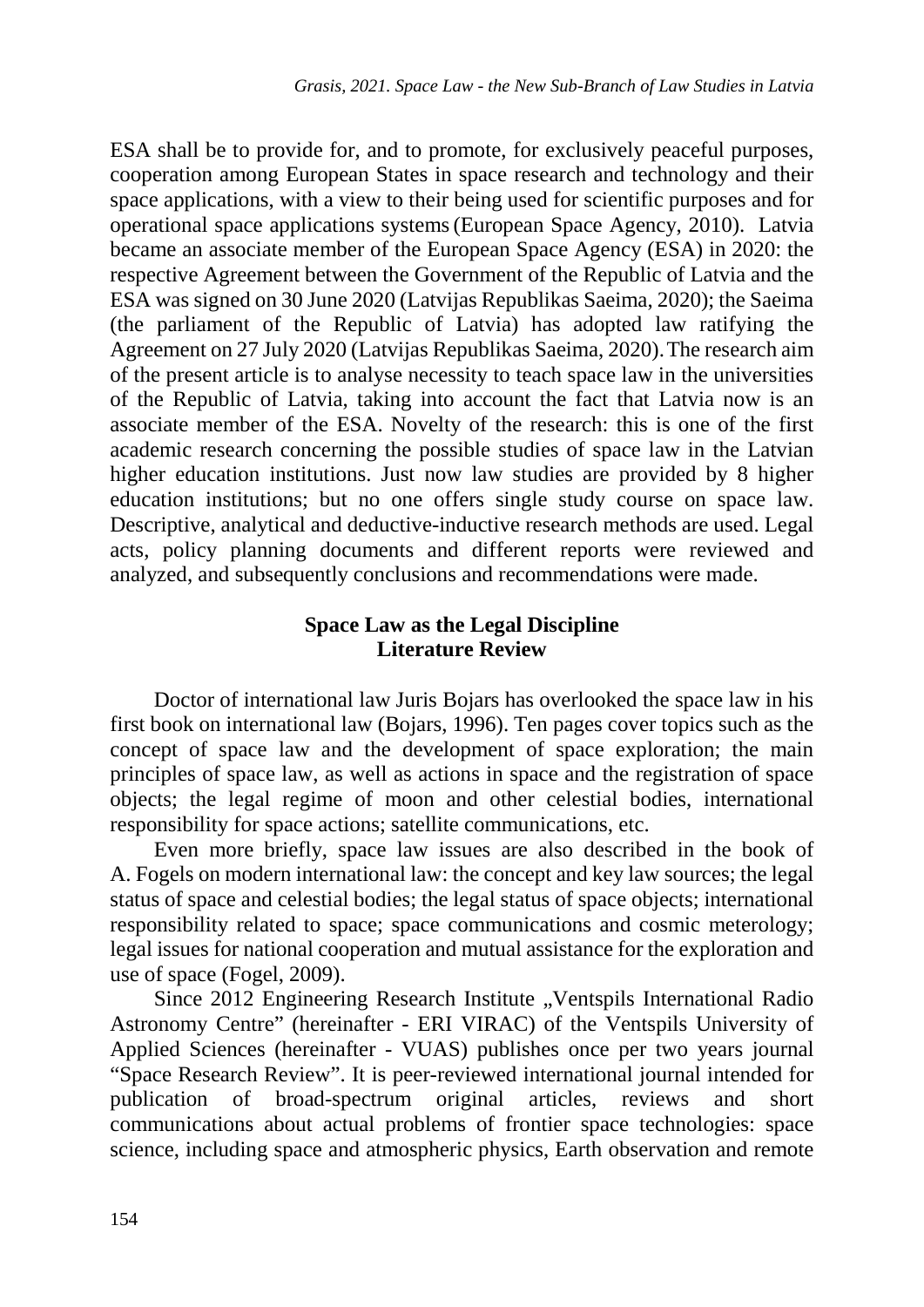sensing from space, planetary sciences, astrochemistry, astrobiology and life sciences, and spacebased astronomy and astrophysics; space engineering, including communications, navigation, space operations, satellite design, testing, and implementation, engineering of new generation telescopes; space IT solutions, including data acquisition, signal processing, data correlation, parallel and high performance and cloud computing techniques; as well as innovations in space education and training (Ventspils University of Applied Sciences, 2018). The author of the present article did not find any article relating to the space law in "Space Research Review".

It is interesting that some of a very prestigious books on international law do not have chapter on space law at all: for example, book published by Oxford University press, missing chapter on space law (Evans, 2006).

M. Sudārs describes the exploration of space, along with the exploration of the celestial bodies, including the use of space object and space resources in the economy, for meteorological and natural observations, for communication, navigation, as well as for military purposes in the Latvian National Encyclopedia (Sudārs, 2020).

## **Methodology**

The research object of the article is the role of the universities and the other institutions of higher education and state for providing education in the field of space law. The tasks of the research are the following: 1) to make brief general overview of how the space regulation is taught in other EU universities and possibilities to teach space law in universities and the other institutions of higher education in Latvia; 2) to indicate practical benefits from space industry and its connection with space law studies; 3) to elaborate suggestions for introduction of legal studies of space law in universities and the other institutions of higher education in Latvia. Descriptive, analytical and deductive-inductive research methods are used. Legal acts, policy planning documents, literature and different reports were reviewed and analyzed, and subsequently conclusions and recommendations were made. The article is dedicated to issues and perspectives of education in the field of space law and content of such studies in the Republic of Latvia.

## **Research Results**

As it is indicated by M.N. Shaw, the legal regime of outer space was clarified by the signature in 1967 of the Treaty on Principles Governing the Activities of States in the Exploration and Use of Outer Space, including the Moon and Other Celestial Bodies (hereinafter – Space Treaty). This reiterates that outer space,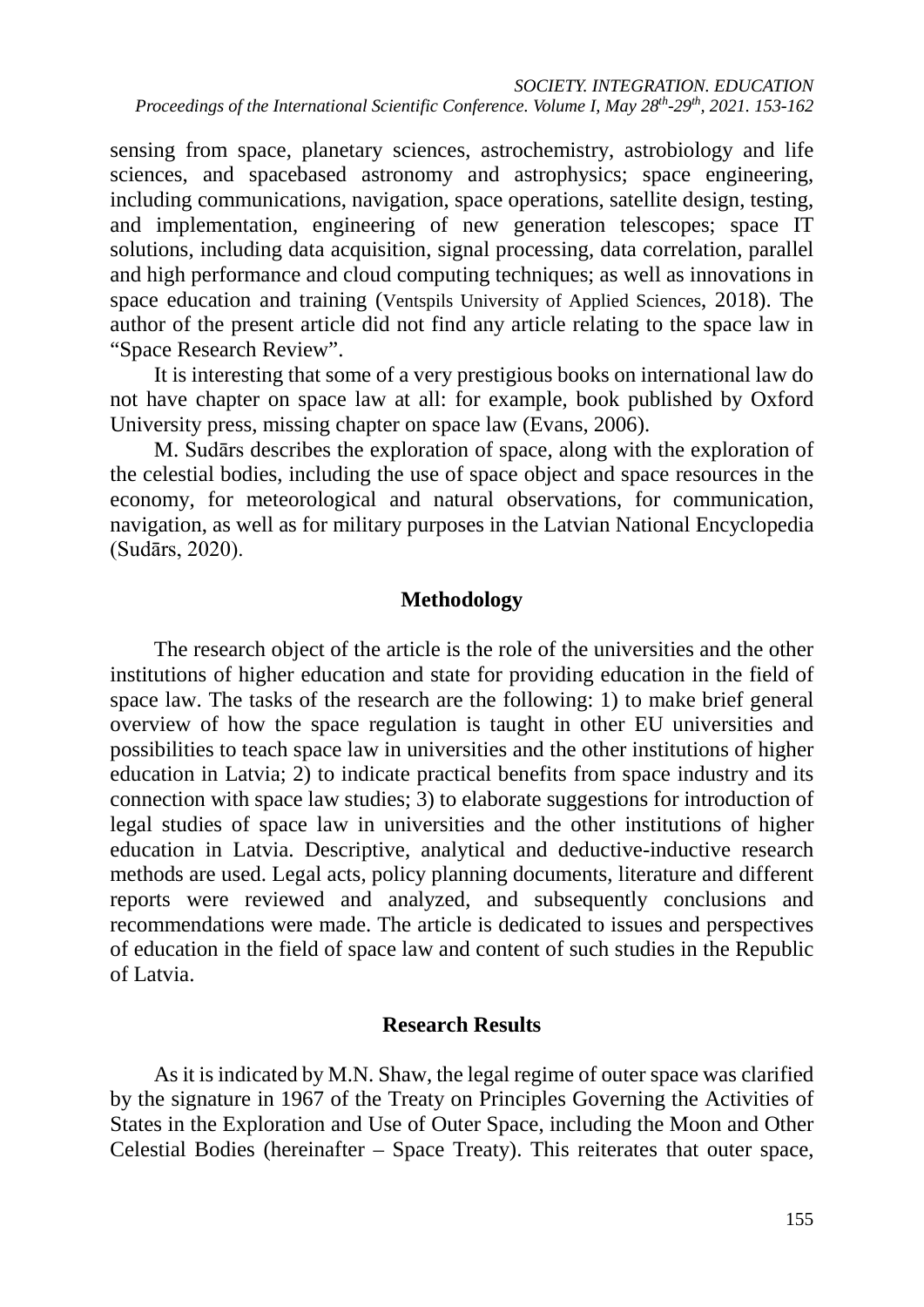including the moon and other celestial bodies, is not subject to national appropriation by any means and emphasis that the exploration and use of outer space must be carried out for the benefit of all countries. The Space Treaty does not establish as such a precise boundary between airspace and outer space but it provides the framework for the international law of outer space (Shaw, 2003, p.481).

Just now the United States of America, China, the European Union, Russia and other countries are going to make bases on the Moon, and commercial firms are building technology on how space raw materials could be extracted and recycled. Problem: There is no internationally recognised treaty to manage the exploitation and exploitation of space resources. At the same time, there is a growing threat of the militarisation of space, a lack of management agreements and mechanisms to ensure legal and peaceful development. It is important to note that the previous president of United States Mr. Donald Trump had issued even a presidential order stipulating that the United States will act with all the diplomatic means in such a way that the Moon Treaty loses its legitimate power and the U.S. can set the order in space (Beldavs, 2020).

"The Space Strategy for Latvia 2021-2027" (hereinafter - Strategy) recently was collectively developed by the Ministry of Education and Science and the Ministry of Economics of the Republic of Latvia. It establishes a focused framework for the cooperation of Latvia with the ESA and contributes to the achievement of the objectives, priorities and actions defined in the Latvian National Development Plan 2021-2027, the National Industrial Policy Guidelines 2021-2027 and the Science, Technological Development and Innovation Guidelines 2021-2027. As it is indicated in the Strategy, Latvian higher education institutions ensure the development of an adequate base of expertise and skills in graduates to be able to serve the needs of the space sector in Latvia. It is proposed in Strategy that Universities in collaboration with local industrial partners develop higher-education courses and lifelong learning programmes to respond to the national space industry need (The Space Strategy for Latvia 2021-2027, 2020, p.18-19).

Thanks to the associate membership of Latvia in ESA, Latvian business entities start to participate actively in space related business. Already on 15 September 2020, the ESA concluded a contract of total amount of 129.4 million of Euros for the implementation of the first ESA planet defence mission HURA. The project aims to study the effectiveness of the impact of the shock to address potential asteroid threats to humanity in the future. The Latvian company SIA "Eventech" has developed a specialised time measurement module with its international co-operation partners, which measures light flight time in space. The participation of the Latvian company in this world-level mission is possible thanks to the investment of the Ministry of Education and Science in the ESA European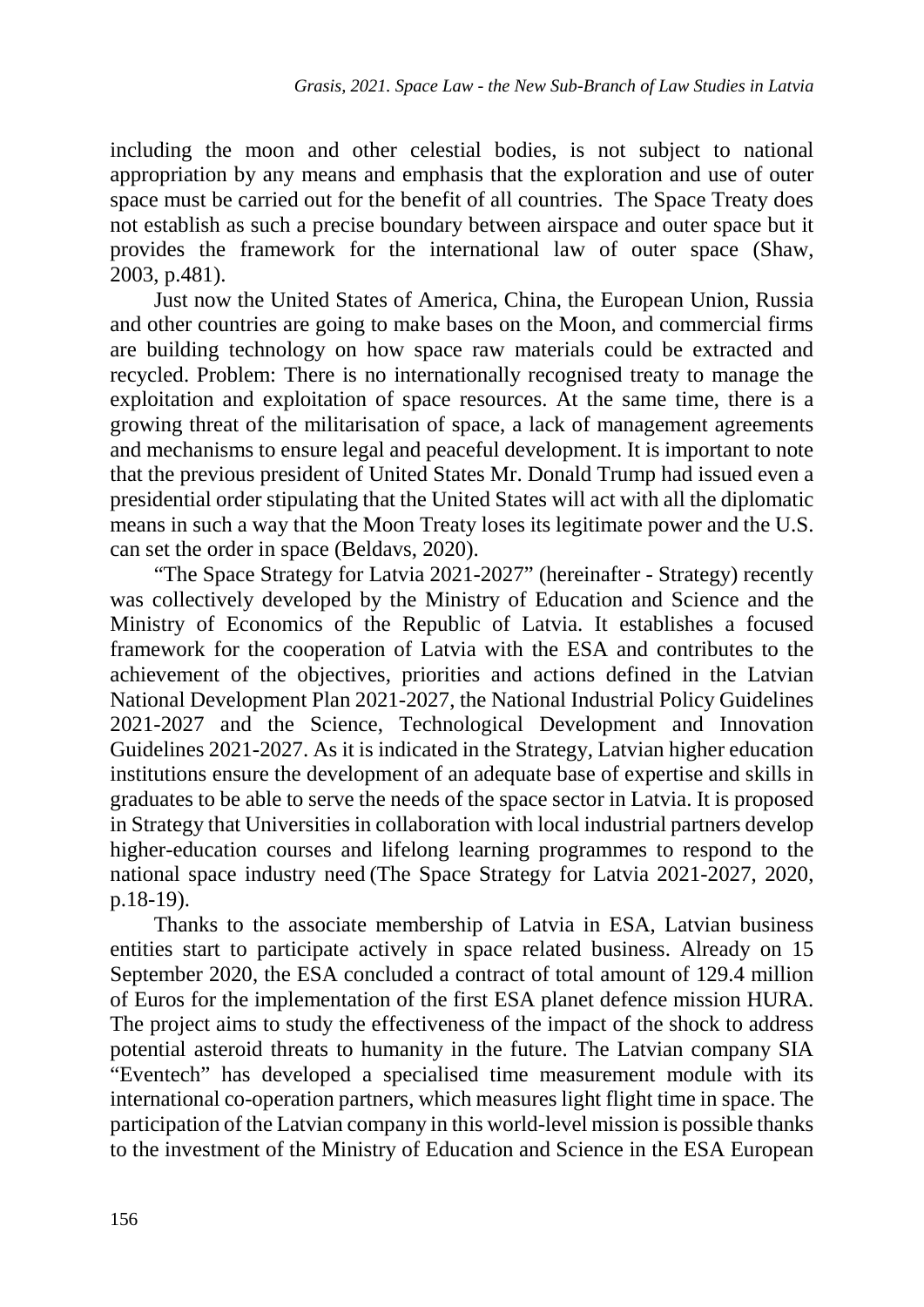Cooperation State Plan, in which this technology was developed (LVportals.lv, 2020).

Also ERI VIRAC of VUAS is interested actor in collaboration with ESA as it is a science education center specializing in the field of space technology and signal processing. As we can see from their homepage, the strategic goal of ERI VIRAC is to become a global provider of research services in the field of astronomy and space technology in Latvia (VIRAC, 2021). Member of Saeima V.A. Terauda also have indicated, that cooperation with ESA provide substantial development funding for Latvian scientific institutes. Thus, Latvia has the opportunity to implement space-related scientific projects (Tērauda, 2019). Latvia generally has excellent scientific training for so called STEM disciplines (Science, Technology, Engineering, and Mathematics) which are a very important for space scientific and practical projects (The Space Strategy for Latvia 2021-2027, 2020, p.18-19). Space research includes elements from nearly all science and partly engineering science. Space research-related sciences shall be divided into two groups: (1) natural and engineering necessary for the realisation of space research; and (2) science, which uses space objects for its own research.(Sudārs, 2020). But space sector makes demand also for legal knowledges of space regulation. STEM disciplines need support of space law specialists, starting from issues in connection with spaceports and small satellite constellations, on-orbit servicing and finally with harmful interference, jamming, signal interception and cyber security. As it is indicated by the European Commission, the growing market for space products and services, development of space activities requires to decide on legal issues both at European level and at Member States level in through national law. Still the majority of Member States have not yet developed national space legislation; but we have to recognise that the scope and objectives of such regulation have implications that go beyond national boundaries(Communication, 2013). We need harmonisation of legal framework of national legislation in order to ensure a coherent coverage of space-related legal issues within EU internal market. Such harmonized EU space regulation will prevent diverging national legal frameworks. As an example, some EU Member States have national legislation which foresees the liability for physical damage caused by space activities. Some EU Member States have limits for the liability up to a certain amount, some countries claim an insurance or another financial guarantee to compensate possible damages. Such non-harmonized rules in EU Member States could create distortions of competition on the internal market and lead to "forum shopping"(Communication, 2013). Therefore we need to start space law studies in Latvia in order to prepare qualified lawyers which are able to participate in development of national and EU level space legislation.

The author of the present article made research about study courses in the law faculties concerning space law. Just now law studies are provided by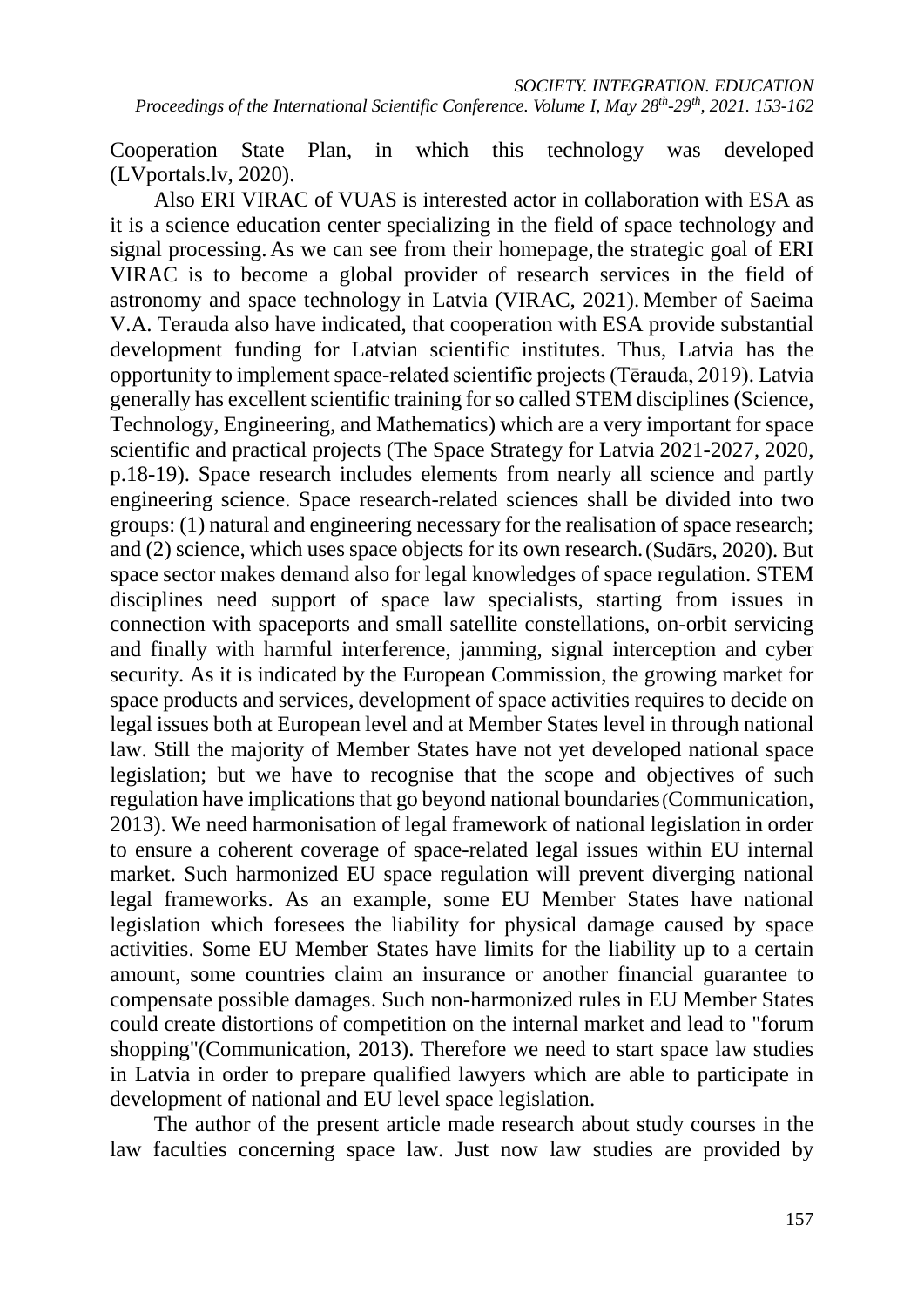8 universities or higher education institutions, but no one offers single study course on space law(Baltijas starptautiskā akadēmija, 2021; Biznesa augstskolas "Turība" Juridiskā fakultāte, 2021; Daugavpils Universitāte, 2021; Ekonomikas un kultūras augstskola 2021; Latvijas Universitātes Juridiskā fakultāte, 2021; Rīgas Juridiskā augstskola, 2021; Rīgas Stradiņa universitātes Juridiskā fakultāte, 2021; Rēzeknes tehnoloģiju akadēmija, 2021). According to the information provided by ESA, there are a lot of universities which are providing study courses on space law in European Union.

| Country               | University or institution                                   |
|-----------------------|-------------------------------------------------------------|
| <b>AUSTRIA</b>        | University of Graz                                          |
| <b>AUSTRIA</b>        | University of Vienna                                        |
| <b>BELGIUM</b>        | University of Gent                                          |
| <b>BELGIUM</b>        | Interdisciplinary Centre for Space Studies (ICSS), Leuven   |
|                       | Catholic University                                         |
| <b>FINLAND</b>        | University of Lapland                                       |
| <b>FRANCE</b>         | Institut de Formation Universitaire et de Recherche du      |
|                       | Transport Aérien (IFURTA), University Paul Cézanne, Aix     |
|                       | Marseille III                                               |
| <b>FRANCE</b>         | Institute of Space and Telecommunications Law, University   |
|                       | of Paris-Sud XI                                             |
| <b>FRANCE</b>         | <b>International Space University</b>                       |
| FRANCE                | University of West Brittany, Brest                          |
| <b>FRANCE</b>         | University of Paris I Panthéon - Sorbonne                   |
| <b>GERMANY</b>        | Institute of Air and Space Law (IASL), University of        |
|                       | Cologne                                                     |
| <b>HUNGARY</b>        | University of Szeged                                        |
| <b>HUNGARY</b>        | Pázmány Péter Catholic University, Faculty of Law and       |
|                       | <b>Political Sciences</b>                                   |
| <b>ITALY</b>          | University of Padua                                         |
| <b>ITALY</b>          | Sapienza University of Rome                                 |
| <b>ITALY</b>          | Italian Society for the International Organization (SIOI),  |
|                       | Rome                                                        |
| <b>LUXEMBOURG</b>     | The University of Luxembourg                                |
| THE NETHERLANDS       | International Institute of Air & Space Law (IIASL), Leiden  |
|                       | University                                                  |
| <b>UNITED KINGDOM</b> | British Institute of International and Comparative Law      |
|                       | (BIICL), London                                             |
| <b>UNITED KINGDOM</b> | London Institute of Space Policy and Law                    |
| <b>UNITED KINGDOM</b> | Centre for Law and the Environment: Satellites and the Law, |
|                       | University College London                                   |
| <b>UNITED KINGDOM</b> | University of London                                        |

#### *Table 1 Study Courses in Space Law in Europe*

*Source: European Space Agency (2021).*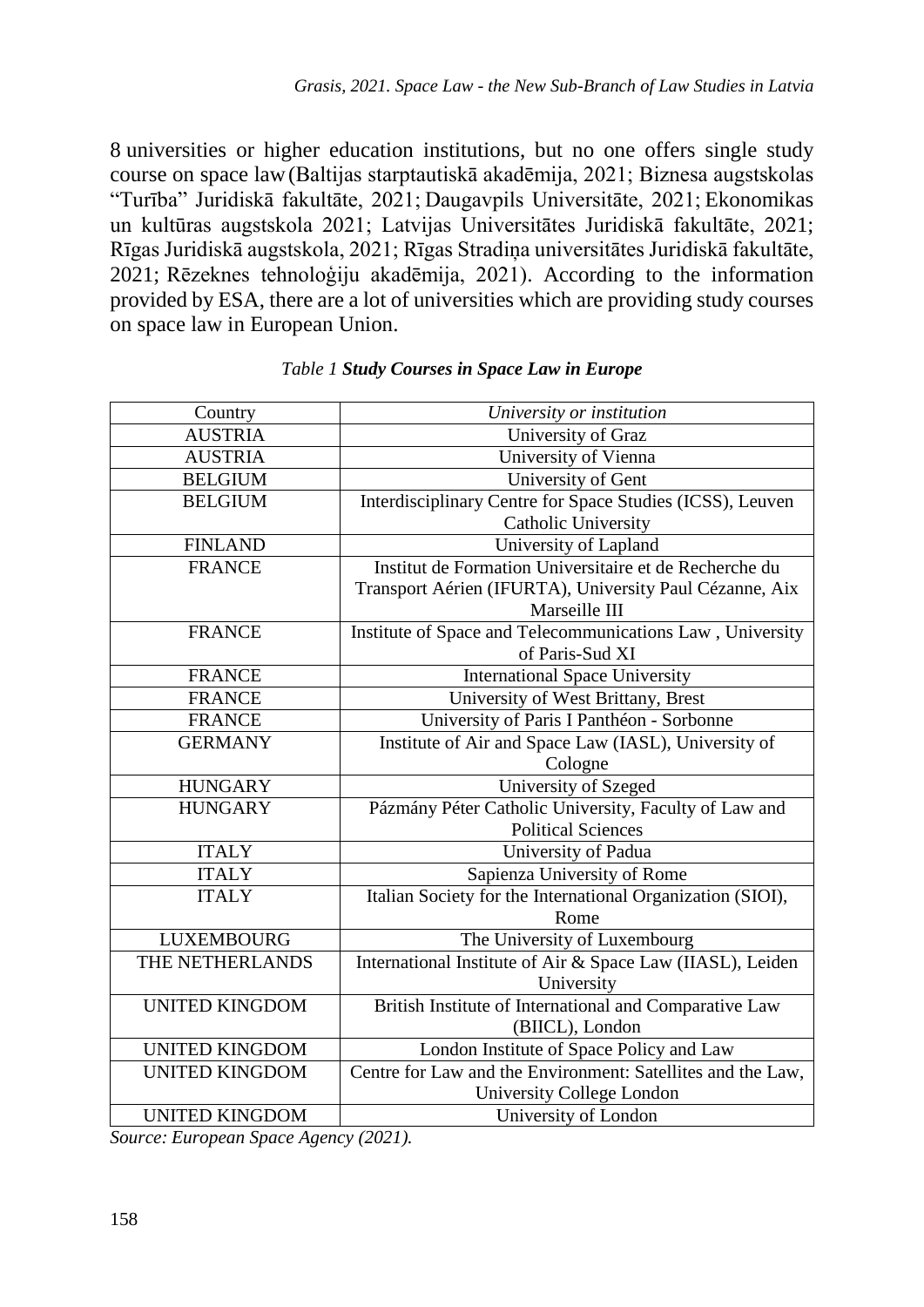*SOCIETY. INTEGRATION. EDUCATION Proceedings of the International Scientific Conference. Volume I, May 28th-29th, 2021. 153-162*

As we can see from the Table 1, not only European space exploration superpowers like France, Germany, Italy and United Kingdom provides teaching od space law, but also smaller countries like Austria, Belgium, Finland, Hungary and Luxembourg have study courses on space law in their universities. What are the space law studies content? The author of the present article investigated a several study courses from the above mentioned universities. For illustration I will give small inside of a study course prepared by London Institute of Space Policy and Law, which, in my view, is one of the best.

| Topic                     | Content                                                    |
|---------------------------|------------------------------------------------------------|
| <b>SPACE ENVIRONMENT</b>  | Delimitation of Space and Airspace                         |
| AND TECHNOLOGY            | <b>Environmental characteristics</b>                       |
|                           | Orbits, types of spacecraft, mega-constellations           |
| POLICY REGIME,            | Policy Principles, Peaceful Use, Non-appropriation,        |
| <b>FORMULATION AND</b>    | Cooperation and Non-interference                           |
| <b>INSTITUTIONS</b>       | Policy development and institutions                        |
|                           | International and National Institutions - nature and role  |
|                           | UN COPUOS, ESA, Regional Organisations and Operating       |
|                           | Method                                                     |
| THE LEGAL REGIME          | Sources of Space Law, Outer Space Treaties, UN             |
|                           | Resolutions; Other regimes - Antarctic,                    |
|                           | Maritime and Air Law                                       |
|                           | International Responsibility and Liability distinguished   |
|                           | National space laws and Licensing                          |
| THE LAWS GOVERNING        | Sovereignty, Property Rights                               |
| <b>SPACE APPLICATIONS</b> | Remote Sensing: UN Principles and Disaster Charter         |
|                           | Scientific experiment, Exploration and Exploitation        |
|                           | Manned space activities: The ISS & its IGA; Chinese Space  |
|                           | <b>Station</b>                                             |
| <b>SATELLITE</b>          | Telecommunications and Broadcasting: The Role of the ITU   |
| <b>COMMUNICATIONS</b>     | Orbital Positions, Co-ordination                           |
|                           | Spectrum management: Frequency Efficiency and Market       |
|                           | Reach                                                      |
|                           | Harmful interference, jamming, signal interception, cyber  |
|                           | security                                                   |
| <b>COMMERCIAL SPACE</b>   | Nature and range of commercial space ventures              |
| <b>ACTIVITIES</b>         | <b>PNT Applications and Services</b>                       |
|                           | Spaceflight and Spaceports                                 |
|                           | Small Satellite Constellations, On-orbit Servicing         |
| <b>CURRENT AND FUTURE</b> | EU and ESA Relationship                                    |
| <b>DEVELOPMENTS</b>       | Impact of UK Withdrawal from EU                            |
|                           | Space Powers Mid-century, US, China, Russia, India, Japan, |
|                           | EU                                                         |

#### *Table 2 Space Law Studies Content*

*Source: ISPL (2020).*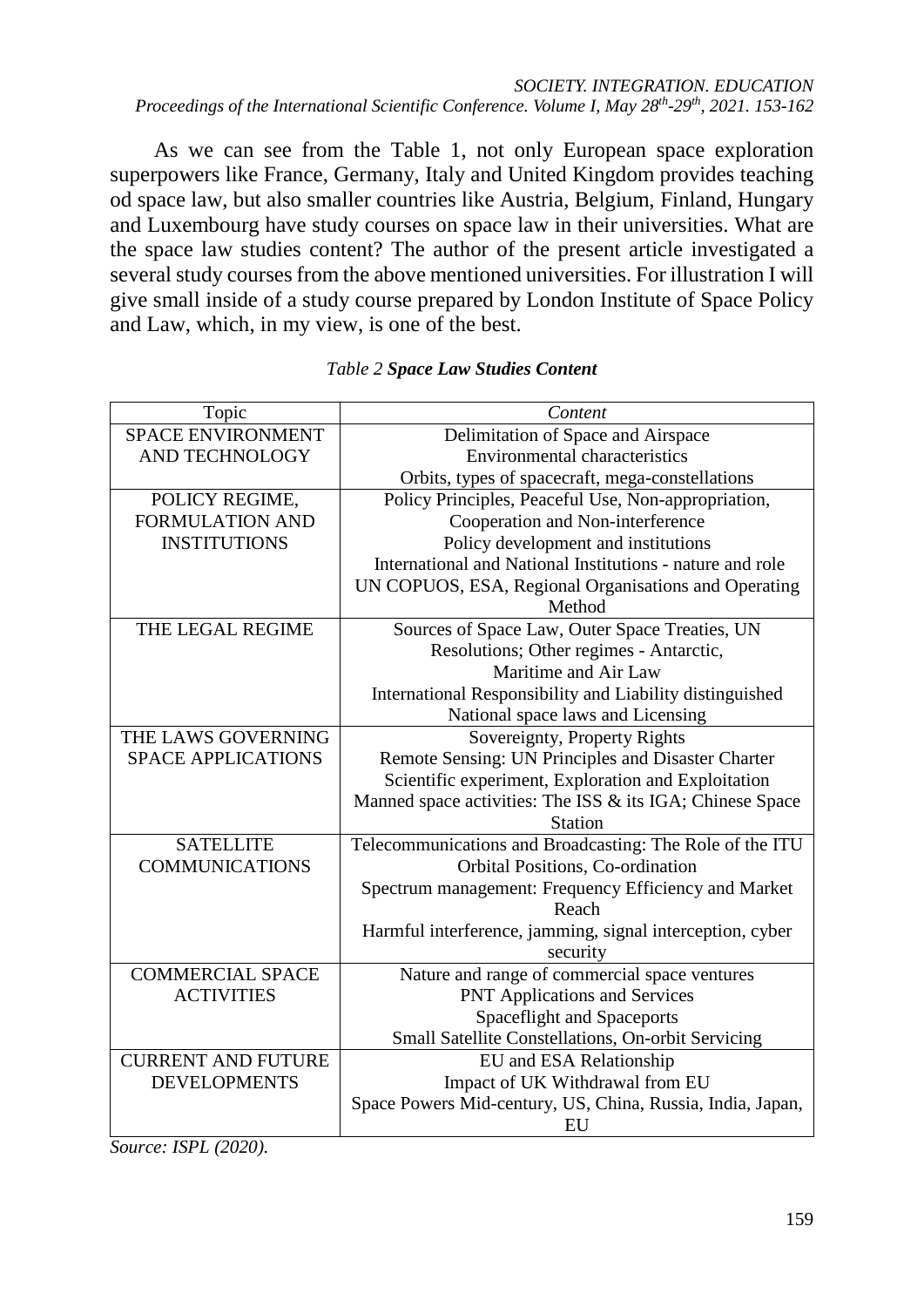# **Conclusions and Discussions**

- 1. The participation of the Republic of Latvia in ESA opens up a new opportunities for Latvian universities, research institutions and commercial companies to actively engage in space research, obtain additional financing outside Latvia and demonstrate our knowledge and capacity in this sector.
- 2. ESA provides excellent scientific training for scientists from so called STEM disciplines (Science, Technology, Engineering, and Mathematics) which are a very important for space scientific and practical projects; simultaneously space sector makes demand also for legal knowledges of space regulation.
- 3. Just now law studies are provided by 8 universities or higher education institutions in Latvia, but no one offers single study course on space law. The author of the article recommends that space law must be teached as separated study course (or at least this topic must be included in the study course "International air law" or similar study course); whether to teach a study course on space law in one of the faculties of legal education or, for example, in Ventspils University of Applied Sciences, it is a matter of discussion.
- 4. The study course "Space law" must include the main areas of space law, like Sources of space law, Outer space treaties, UN resolutions; delimitation of space and airspace, environmental characteristics, orbits, types of spacecraft, mega-constellations; telecommunications and broadcasting: the role of the ITU, orbital positions, co-ordination spectrum management: frequency efficiency and market reach, harmful interference, jamming, signal interception, cyber security etc.
- 5. We have some textbooks with chapters about space law in Latvian books on the international law written by J. Bojars and A. Fogels, but the amount of information on space law is not enough. Therefore, in order to develop also space terminology in Latvian language, publication of a new comprehensive teaching book "Space law" also is desirable in Latvian language.
- 6. At the moment, it is too early to conclude how effective will be membership of the Republic of Latvia in ESA. STEM universities and also law faculties of the Republic of Latvia must contribute to the development of the space industry in Latvia.

### **References**

Baltijas starptautiskā akadēmija. (2021). Retrieved from:<https://bsa.edu.lv/programmas/>

- Beldavs, V. (2000). *Latvija var runāt par likumību kosmosā*. Retrieved from: <https://ir.lv/2020/09/18/latvija-var-runat-par-likumibu-kosmosa/>
- Biznesa augstskolas "Turība" Juridiskā fakultāte. (2020). Retrieved from: [https://www.turiba.lv/lv/studiju-programmas/bakalaura-programmas/tiesibu-zinatne-](https://www.turiba.lv/lv/studiju-programmas/bakalaura-programmas/tiesibu-zinatne-2#undefined)[2#undefined](https://www.turiba.lv/lv/studiju-programmas/bakalaura-programmas/tiesibu-zinatne-2#undefined)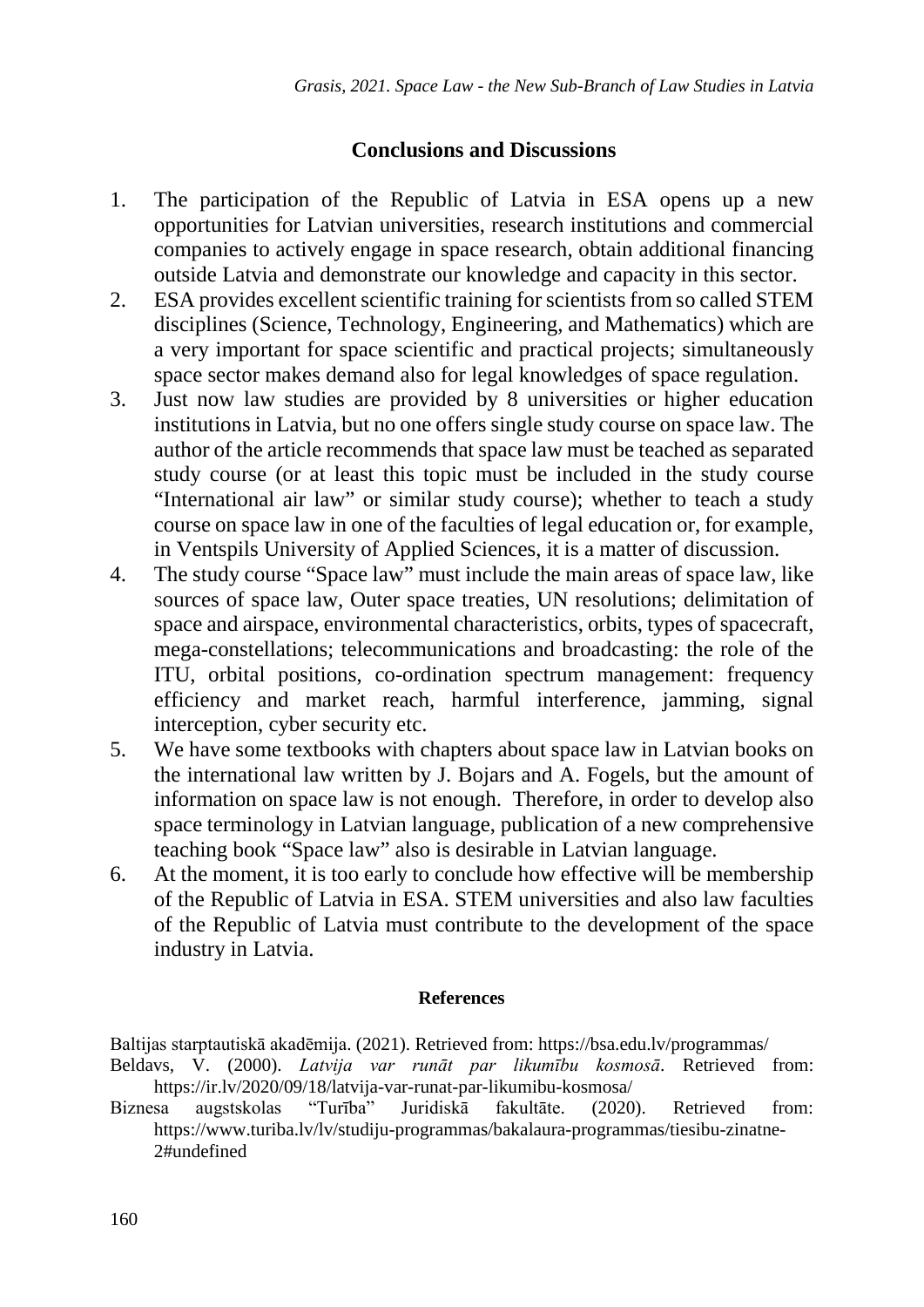*Proceedings of the International Scientific Conference. Volume I, May 28th-29th, 2021. 153-162*

Bojārs, J. (1996). *Starptautiskās tiesības*. Zvaigzne ABC, 330.-340.lpp.

- Daugavpils Universitāte (2021) Retrieved from: [https://du.lv/fakultates/socialo-zinatnu](https://du.lv/fakultates/socialo-zinatnu-fakultate/studiju-programmas/)[fakultate/studiju-programmas/](https://du.lv/fakultates/socialo-zinatnu-fakultate/studiju-programmas/)
- Ekonomikas un kultūras augstskola. (2021). Retrieved from: [https://www.augstskola.lv/](https://www.augstskola.lv/?parent=156&lng=lva) [?parent=156&lng=lva](https://www.augstskola.lv/?parent=156&lng=lva)
- EUR-LEX. (2013). Communication from the Commission to the European Parliament, the Council, the European Economic and Social Committee and the Committee of the Regions. *EU Space industrial policy releasing the potential for economic growth in the space sector*. Document 52013DC0108. Retrieved from: [https://eur-lex.europa.eu/legal](https://eur-lex.europa.eu/legal-content/EN/TXT/?uri=celex:52013DC0108)[content/EN/TXT/?uri=celex:52013DC0108](https://eur-lex.europa.eu/legal-content/EN/TXT/?uri=celex:52013DC0108)
- European Space Agency. (2010). *Convention for the Establishment of a European Space Agency. ESA Convention and Council Rules of Procedure*. European Space Agency, SP-1317/EN December 2010.
- European Space Agency. (2021). *Institutions teaching Space Law*. Retrieved from: [https://www.esa.int/About\\_Us/ECSL\\_-\\_European\\_Centre\\_for\\_Space\\_Law/Institutions\\_](https://www.esa.int/About_Us/ECSL_-_European_Centre_for_Space_Law/Institutions_teaching_Space_Law) [teaching\\_Space\\_Law](https://www.esa.int/About_Us/ECSL_-_European_Centre_for_Space_Law/Institutions_teaching_Space_Law)
- Evans, M.D. (2006). In Malcolm D. Evans (eds.), *International law*. Oxford University press.
- Fogels, A. (2009). *Modernas starptautiskās tiesības*. Zvaigzne ABC, 203.-210.lpp.
- Latvijas Universitātes Juridiskā fakultāte. (2021). Retrieved from: [https://www.jf.lu.lv/](https://www.jf.lu.lv/studijas/studentiem/) [studijas/studentiem/](https://www.jf.lu.lv/studijas/studentiem/)
- LR Saeima. (2020). *2020.gada 10.jūnija starptautisks līgums "Latvijas Republikas valdības un Eiropas Kosmosa aģentūras asociētās dalībvalsts līgums"*. Retrieved from: [https://likumi.lv/ta/id/316032-par-latvijas-republikas-valdibas-un-eiropas-kosmosa](https://likumi.lv/ta/id/316032-par-latvijas-republikas-valdibas-un-eiropas-kosmosa-agenturas-asocietas-dalibvalsts-ligumu)[agenturas-asocietas-dalibvalsts-ligumu](https://likumi.lv/ta/id/316032-par-latvijas-republikas-valdibas-un-eiropas-kosmosa-agenturas-asocietas-dalibvalsts-ligumu)
- LR Saeima. (2020). *Saeimas 2020.gada 9.jūlija likums "Par Latvijas Republikas valdības un Eiropas Kosmosa aģentūras asociētās dalībvalsts līgumu".* Retrieved from: [https://likumi.lv/ta/id/316032-par-latvijas-republikas-valdibas-un-eiropas-kosmosa](https://likumi.lv/ta/id/316032-par-latvijas-republikas-valdibas-un-eiropas-kosmosa-agenturas-asocietas-dalibvalsts-ligumu)[agenturas-asocietas-dalibvalsts-ligumu](https://likumi.lv/ta/id/316032-par-latvijas-republikas-valdibas-un-eiropas-kosmosa-agenturas-asocietas-dalibvalsts-ligumu)
- London Institute of Space Policy and Law (ISPL). (2020). *SPACE POLICY & LAW COURSE*. Retrieved from: [https://www.space-institute.org/app/uploads/1603386043\\_ISPL\\_2020\\_](https://www.space-institute.org/app/uploads/1603386043_ISPL_2020_Space_Policy_and_Law_Course_Tutors_&_Sessions.pdf) Space Policy and Law Course Tutors & Sessions.pdf
- LVportals.lv. (2020). *Latvijas uzņēmums piedalās pirmajā Eiropas Kosmosa aģentūras planētas aizsardzības misijā*. Retrieved from: [https://lvportals.lv/dienaskartiba/320005](https://lvportals.lv/dienaskartiba/320005-latvijas-uznemums-piedalas-pirmaja-eiropas-kosmosa-agenturas-planetas-aizsardzibas-misija-2020) [latvijas-uznemums-piedalas-pirmaja-eiropas-kosmosa-agenturas-planetas-aizsardzibas](https://lvportals.lv/dienaskartiba/320005-latvijas-uznemums-piedalas-pirmaja-eiropas-kosmosa-agenturas-planetas-aizsardzibas-misija-2020)[misija-2020](https://lvportals.lv/dienaskartiba/320005-latvijas-uznemums-piedalas-pirmaja-eiropas-kosmosa-agenturas-planetas-aizsardzibas-misija-2020)
- Ministry of Education and Science and Ministry of Economics of the Republic of Latvia. (2020). *The Space Strategy of Latvia 2021-2027.* Retrieved from: [https://irp](https://irp-cdn.multiscreensite.com/0502f3c5/files/uploaded/the-space-strategy-of-latvia-2021-2027.pdf)[cdn.multiscreensite.com/0502f3c5/files/uploaded/the-space-strategy-of-latvia-2021-](https://irp-cdn.multiscreensite.com/0502f3c5/files/uploaded/the-space-strategy-of-latvia-2021-2027.pdf) [2027.pdf](https://irp-cdn.multiscreensite.com/0502f3c5/files/uploaded/the-space-strategy-of-latvia-2021-2027.pdf)
- Rīgas Juridiskā augstskola. (2021). Retrieved from:<https://www.rgsl.edu.lv/lv/programmas>
- Rīgas Stradiņa universitātes Juridiskā fakultāte. (2021). Retrieved from: [https://www.rsu.lv/](https://www.rsu.lv/juridiska-fakultate) [juridiska-fakultate](https://www.rsu.lv/juridiska-fakultate)
- Rēzeknes tehnoloģiju akadēmija. (2021). Retrieved from: [https://www.rta.lv/sv\\_tiesibu\\_](https://www.rta.lv/sv_tiesibu_zinatne) [zinatne](https://www.rta.lv/sv_tiesibu_zinatne)
- Shaw, M.N. (2003). Air law and Space law. In Shaw M.N., *International law, (*463-489). Cambridge University Press.
- Sudārs, M. (2020). *Kosmosa izpēte*. Retrieved from: [https://enciklopedija.lv/skirklis/943](https://enciklopedija.lv/skirklis/943-kosmosa-izp%C4%93te) [kosmosa-izp%C4%93te](https://enciklopedija.lv/skirklis/943-kosmosa-izp%C4%93te)